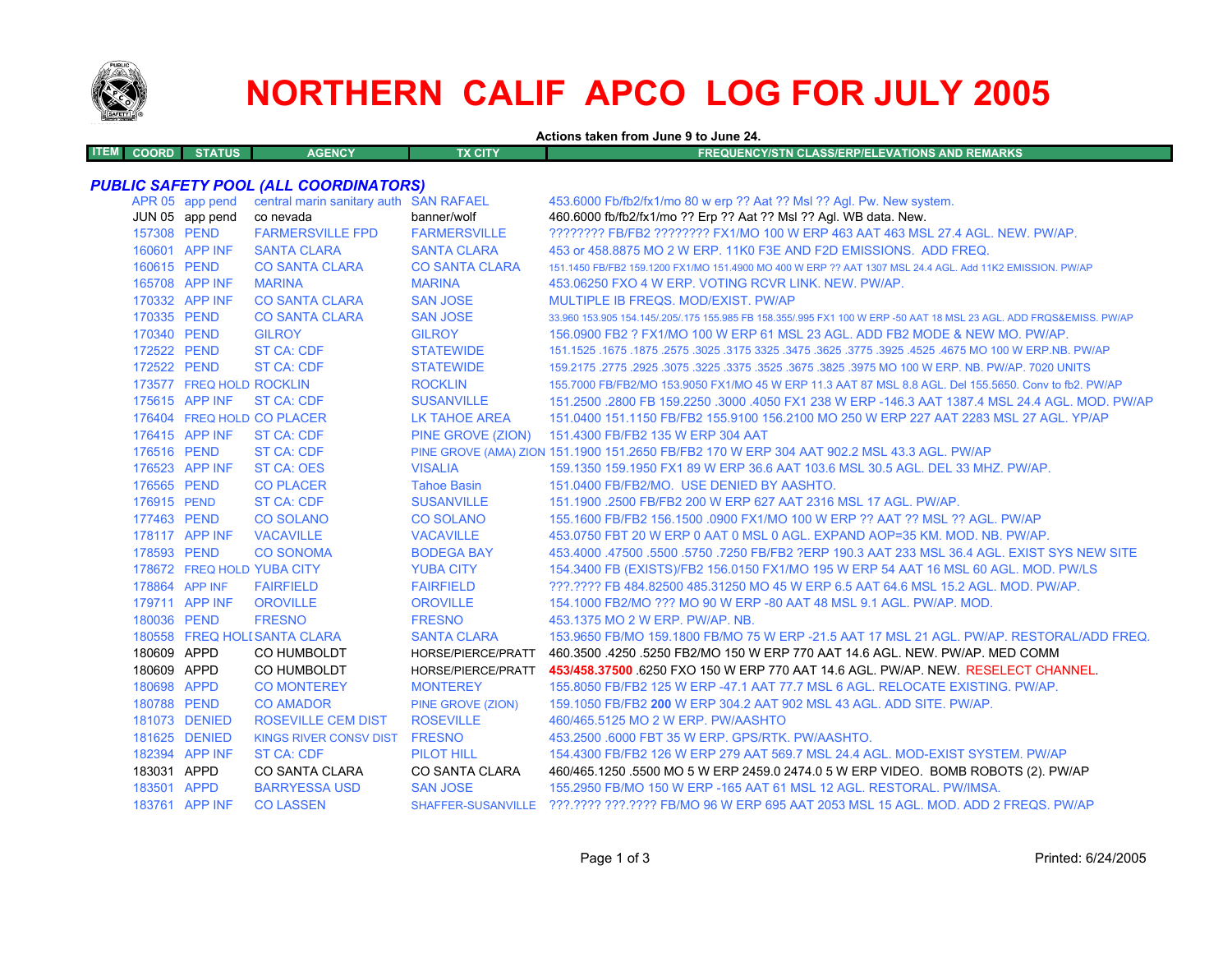|             | Actions taken from June 9 to June 24. |                         |                                        |                                              |                                                                                                                                                                    |  |
|-------------|---------------------------------------|-------------------------|----------------------------------------|----------------------------------------------|--------------------------------------------------------------------------------------------------------------------------------------------------------------------|--|
| <b>ITEM</b> | <b>COORD</b>                          | <b>STATUS</b>           | <b>AGENCY</b>                          | <b>TX CITY</b>                               | <b>FREQUENCY/STN CLASS/ERP/ELEVATIONS AND REMARKS</b>                                                                                                              |  |
|             | 183864 APPD                           |                         | <b>EUREKA</b>                          | FORTUNA/TRINIDAD                             | 460,0500 FB2/MO 180 W ERP -56.5 AAT 54 MSL 12.8 AGL. ADDS TWO LOC TO EXSIST SYS. PW/AP                                                                             |  |
|             | 183949 APPD                           |                         | ST CA: DOT                             | <b>DUNSMUIR</b>                              | 453/458.03750 FXO 6 W ERP 210 AAT 1409 MSL 7 AGL. NB. NEW. PW/AP                                                                                                   |  |
|             | 183979 PEND                           |                         | ST CA: P&R                             | <b>MONTEREY</b>                              | 453/458.1375 453/458.0375 6 W ERP 439 AAT 61 MSL 6.1 AGL, NB, NEW, PW/AP                                                                                           |  |
|             | 184001 APPD                           |                         | <b>ST CA: P&amp;R</b>                  | <b>TRINIDAD</b>                              | 151,0100 FB 158,9700 FX1 25 W ERP -25 AAT 72.8 MSL 9.1 AGL, RELOCATE, PW/AP.                                                                                       |  |
|             | 184056 APPD                           |                         | <b>ST CA: CHP</b>                      | <b>CL LAKE OAKS</b>                          | 42.3600 FB 100 W ERP 453/458.91250 FXO 4 W 563 AAT 1072 MSL 22.9 AGL. NEW. PW/AP                                                                                   |  |
|             | 184058 APPD                           |                         | ST CA: CHP                             | <b>GRASS VLY (WOLF)</b>                      | 42.3400 .3600 FB 100 W ERP 292 AAT 802.2 MSL 41.1 AGL. NEW. PW/AP                                                                                                  |  |
|             | 184059 APPD                           |                         | ST CA: CHP                             |                                              | ELK CREEK (RED MTN) 42.3600 FB 100 W ERP 453/458.4250 FXO 24 W NB 505 AAT 1106.7 MSL 19.8 AGL. NEW. PW/AP                                                          |  |
|             | 184062 APPD                           |                         | ST CA: CHP                             | <b>WILLOWS</b>                               | 42.3600 FB 120 W ERP 14.6 AAT 42.1 MSL 25.6 AGL, ADD FREQ, PW/AP                                                                                                   |  |
|             | 184066 APPD                           |                         | <b>ST CA: CHP</b>                      | <b>WILLIAMS</b>                              | 42.3600 FB 120 W ERP 9.4 AAT 24.4 MSL 27.6 AGL. MOD ADD FREQ. PW/AP                                                                                                |  |
|             | 184067 APPD                           |                         | <b>ST CA: CHP</b>                      |                                              | FORBESTOWN(SUNSET) 42.3600 FB 100 W ERP 402 AAT 1011.9 MSL 48.8 AGL. NEW. PW/AP                                                                                    |  |
|             | 184069 APPD                           |                         | ST CA: CHP                             | <b>YUBA CITY</b>                             | 42.3600 FB 120 W ERP 16.8 AAT 17.7 MSL 22.9 AGL, MOD ADD FREQ, PW/AP.                                                                                              |  |
|             | 184408 APPD                           |                         | <b>LEWISTON CSD</b>                    | <b>LEWISTON (TRIN)</b>                       | 154,4450 FB/MO 60 W ERP -227 AAT 638 MSL 10.7 AGL, NEW, PW/AP                                                                                                      |  |
|             | 184449 APPD                           |                         | <b>WOODSIDE FPD</b>                    |                                              | PIGEON PT/PESCADERO 151.4750 FB/FB2 159.0750 FX1/MO 100 W ERP 64 AAT 146 MSL 15.2 AGL, PW/FCCA, ADD TO EXIST,                                                      |  |
|             | 184469 APPD                           |                         | <b>ST CA: CDF</b>                      |                                              | RED BLUFF (TUSCAN BUTTE 151.3700 FB/FB2 146 W ERP 335 AAT 566.9 MSL 42.7 AGL. MODS/DEL FREQS. PW/AP                                                                |  |
|             | 184482 APPD                           |                         | <b>ST CA: CHP</b>                      |                                              | RED BLUFF (TUSCAN BUTTE 460.4500 FB/FB2 272 W ERP 341 AAT 566.9 MSL 42.7 AGL. MINOR MODS. PW/AP                                                                    |  |
|             | 184483 PEND                           |                         | ST CA: DOT                             |                                              | DELTA (SUGARLOAF) 453/458.98750 FXO 6 W ERP 47.0200 .0800 .1000 FB 79 W ERP 406 AAT 1201.5 AAT 29.6 AGL. NEW. PW/AP                                                |  |
|             | 184518 APPD                           |                         | <b>AMERICAN CANYON</b>                 | AM CANYON (NAPA)                             | 453,88750 FXO/FXOT 2 ERP -32.9 AAT 5.8 MSL 7 AGL, NB, IRRIG SYS, NEW, PW/AP                                                                                        |  |
|             | 184759 APPD                           |                         | <b>KINGS RIVER CONSV DIST</b>          | <b>FRESNO CO</b>                             | 453,6000 FBT 35 W ERP 0 AAT 0 MSL 0 AGL, PW/AASHTO, NEW, GPS-RTK.                                                                                                  |  |
|             | 184885 APPD                           |                         | <b>RIPON</b>                           | <b>RIPON</b>                                 | 155.1300 FB/FB2/MO 156.0600 FX1/MO 66 W ERP 460.0500 .1000 FB/FB2/FX1/MO 239 W ERP 41 AAT 17 MSL 42 AGL. PW/IMSA                                                   |  |
|             | 184909 APPD                           |                         | <b>WOODSIDE FPD</b>                    |                                              | PIGEON PT/PESCADERO 151.4750 FB/FB2 159.0750 FX1/MO 100 W ERP 64 AAT 146 MSL 15.2 AGL. PW/FCCA. ADD TO EXIST.                                                      |  |
|             |                                       | 184918 DENIED           | E CONTRA COSTA TA                      | <b>KRAGOR PK</b>                             | 453.7500 FB2/MO 25 W ERP 400.8 AAT 577 MSL 24 AGL, PW/AASHTO                                                                                                       |  |
|             |                                       | 185006 APP INF          | <b>VISALIA</b>                         | <b>VISALIA</b>                               | 453, 9875 FXO/FXOT 2 W ERP 21 AAT 102 MSL 7.0 AGL, NB, PW/AP                                                                                                       |  |
|             |                                       | 185048 APP INF          | <b>LINCOLN</b>                         | <b>LINCOLN</b>                               | 458.9125 FXO/FXOT 2 W ERP ?? AAT 36.6 MSL 7.0 AGL. PW/AP.                                                                                                          |  |
|             |                                       | 185063 APP INF          | ST CA: DOT                             | <b>OAKLAND</b>                               | 453.9500 FB/FB2/FX1 56 W EERP -57.9 AAT 9.1 MSL 73.8 AGL (BLDG). MOD TO EXIST. PW/AP                                                                               |  |
|             |                                       | 185064 FREQ HOLD MERCED |                                        | <b>MERCED</b>                                | 155.9550 FB2 ?????? FX1/MO 80 W ERP 19.8 AAT 53 MSL 29.9 AGL. ADD STN, NEW INPUT. PW/AP                                                                            |  |
|             |                                       | 185095 APP INF          | ST CA: CDF                             |                                              | SN JOSE-COPERNICUS 151.2650 .4450 FB/FB2 214 W ERP 669.6 AAT 1333.2 MSL 19.8 AGL, MODS, PW/AP,                                                                     |  |
|             |                                       |                         |                                        |                                              |                                                                                                                                                                    |  |
|             |                                       |                         |                                        |                                              |                                                                                                                                                                    |  |
|             |                                       | 470-512 MHz POOL        |                                        |                                              |                                                                                                                                                                    |  |
|             | 185162 APPD                           | nov 02 app pend         | st ca: oes<br><b>CO SAN MATEO</b>      | bay area (coord chnl)<br><b>REDWOOD CITY</b> | ???.???? Fb/fb2/fx1/mo ?? W erp ?? Aat ??msl ??agl. Bay inter-agency intercom.<br>482.21250 .76250 488.01250 .08750 .21250 .23750 .26250 .28750 .98750 (continues) |  |
|             | 185162 APPD                           |                         | <b>CO SAN MATEO</b>                    | REDWOOD CITY                                 | 3.1 MSL 49.1 AGL -53.3 AAT. MOD EXIST. VARIOUS EMISSIONS. PW/IMSA.                                                                                                 |  |
|             |                                       |                         |                                        |                                              |                                                                                                                                                                    |  |
|             |                                       |                         | 800 MHz PUBLIC SAFETY (GP, YP, GF, YF) |                                              |                                                                                                                                                                    |  |
|             | Dec 04 APPD                           |                         | <b>CO CONTRA COSTA</b>                 | <b>CO CONTRA COSTA</b>                       | 868.41250 INCR MO COUNT ONLY. GF/AP                                                                                                                                |  |
|             |                                       | 156156 APP INF          | <b>CHABOT-LOS POSADAS</b>              | <b>HAYWARD</b>                               | ???.???? FB2/MO 65 W ERP ?? AAT 12.1 MSL 10.5 AGL. NEW GP/AP.                                                                                                      |  |
|             |                                       |                         | 176408 FREQ HLD ST CA: P&R             | PINE GROVE (ZION)                            | 856.7375 858.7625 FB/FB2/FX1/MO 184 W ERP 282.9 AAT 902 MSL 43.3 AGL. ADD 2N CHNL MINOR MODS. GP/AP                                                                |  |
|             |                                       |                         | 178316 FREQ HLD CO SACRAMENTO          | <b>CO SACRAMENTO</b>                         | 856.46250 857.48750 859.21250 FB/MO 220 W ERP 41 AAT 79 MSL 47 AGL. MODS. F1D. GP/AP                                                                               |  |

|                          | 179923 APPD ST CA: DOT |               | OAKHURST (DWOOD) 857 & 859.7350 FB/FB2/FX1 80 W ERP 575.5 AAT 1383.8 MSL 30.5 AGL. MOD EXIXT. GP/AP. |
|--------------------------|------------------------|---------------|------------------------------------------------------------------------------------------------------|
| $100011$ ADD INIT CONADA |                        | DEDDVECCA DIZ | - AFRICAES ED AGO WIEDD 647 A AT 023 MOL 6.4 AOL - ADD TO EVICT - ODIAD - MOD DATA                   |

180044 APP INF CO NAPA BERRYESSA PK 856.96250 FB 280 W ERP 647.2 AAT 932 MSL 6.1 AGL. ADD TO EXIST. GP/AP. MOB DATA. 180559 PEND CO CONTRA COSTA RICHMOND/HERCULES859.46250 FB/MO 250 W ERP 148 AAT 204 MSL 15 AGL. NEW. GP/AP.

 APP INF OAKLAND OAKLAND 858.93750 FB2/FX1/MO 105 W ERP -3 AAT 91.4 MSL 18.9 AGL. ADD NEW FREQ. PW/AP APPD ST CA: DOT DELTA (SUGARLOAF) SHA 867.73750 FB/FB2 67 W ERP 427 AAT 1201.5 MSL 29.6 AGL. ADD SITE. GP/AP. APPD ST CA: DMH COALINGA 858/859/860.46250 FB/FB2/FX1/MO 90 W ERP -20.1 AAT 175.3 MSL 18.3 AGL. NEW. YP/AP.